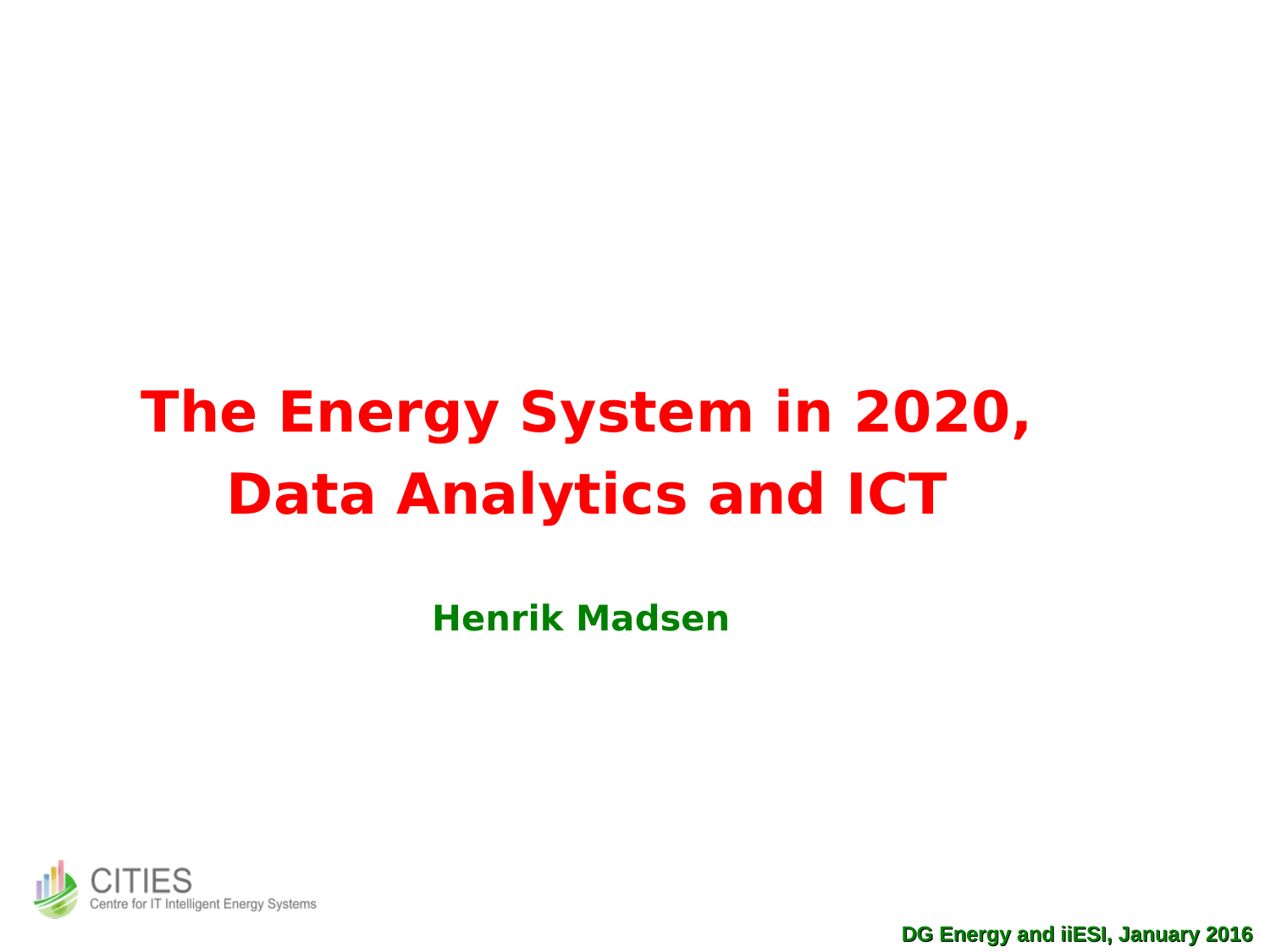# **Trends**

- Energy Systems 2020:
	- Use of (smart) meters and many sensors
	- Communication between energy systems
	- Aggregation (on all scales)
	- Intelligent data analytics
	- Demand response
	- Energy flexible automated manufacturing
	- Big Data, IoT, IoS technologies
	- Robust methods for planning and operation (wind and solar lead to more variability)

– Adaptive methods for forecasting and controlIntelligent Energy Systems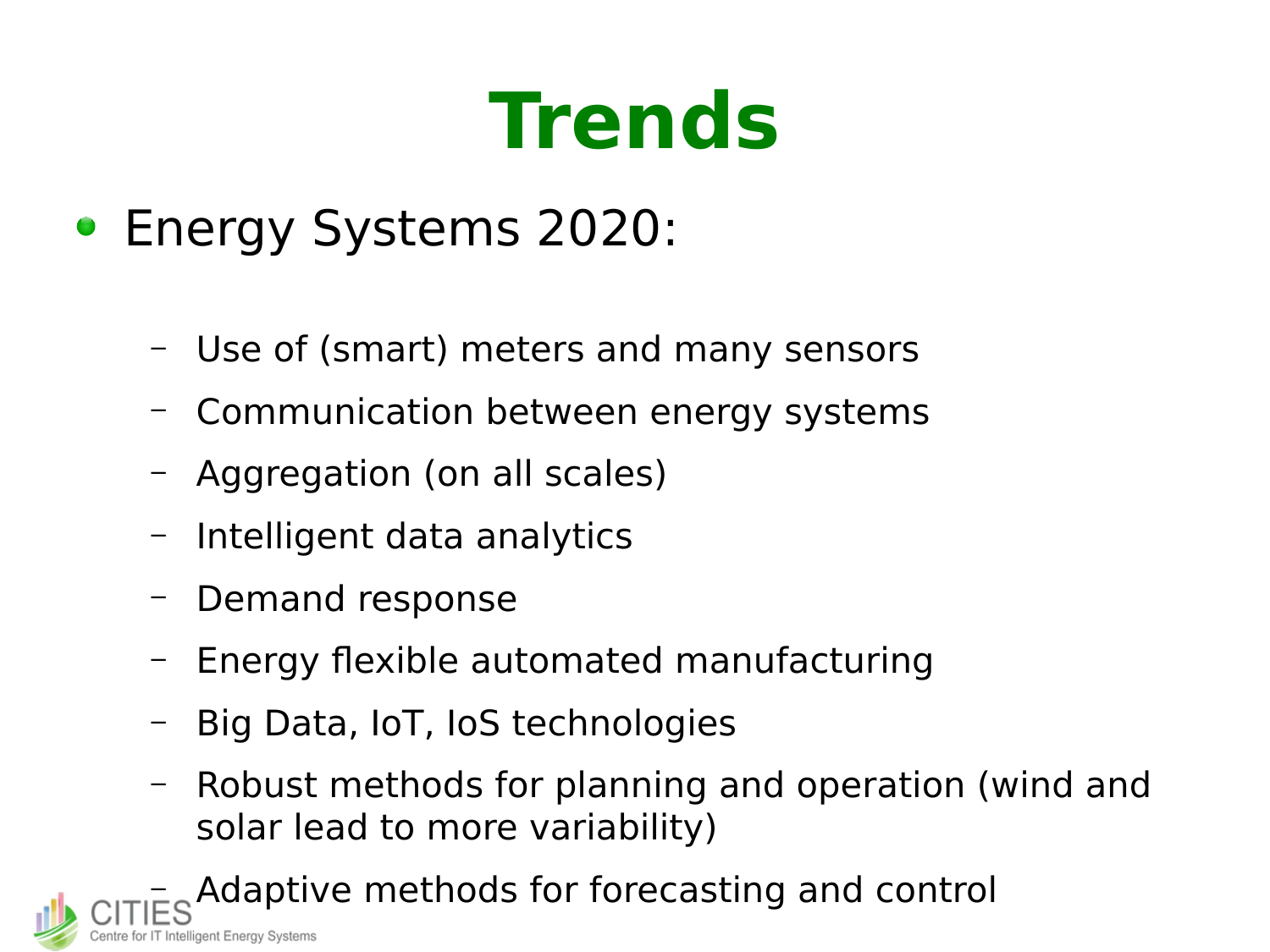## **Smart-Energy OS**



#### **DG Energy and iiESI, January 2016**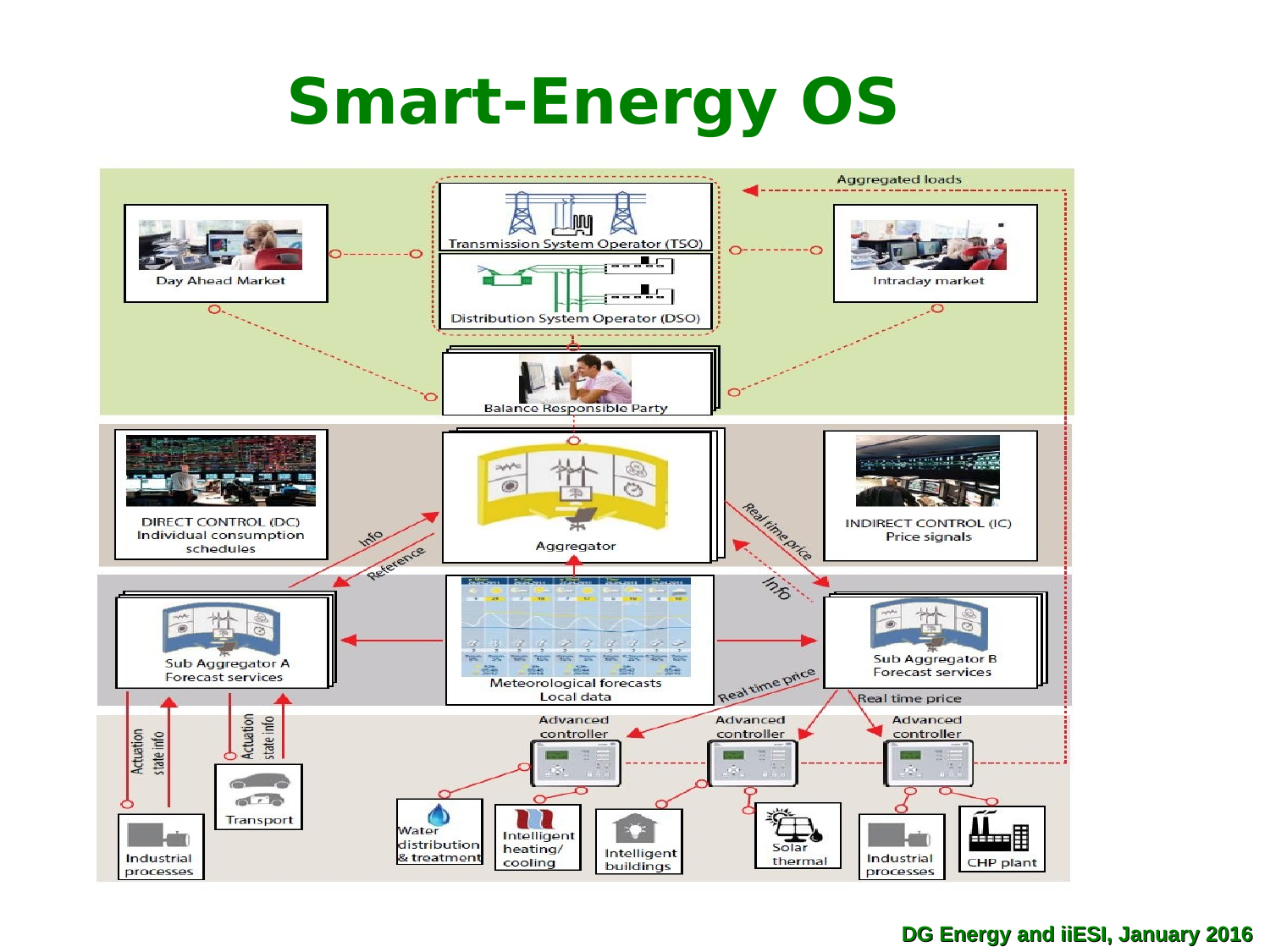### **ESI and Storage**



**With more that 25 pct wind/solar power the main focus is on energy storage (rather than electricity)** 

### **(Virtual) storage principles using ESI:**

- Buildings (thermal mass) can provide storage up to, say, 5-12 hours ahead
- District heating/cooling systems can provide storage up to 1-3 days ahead
- Gas systems can provide seasonal storage

#### **DG Energy and iiESI, January 2016**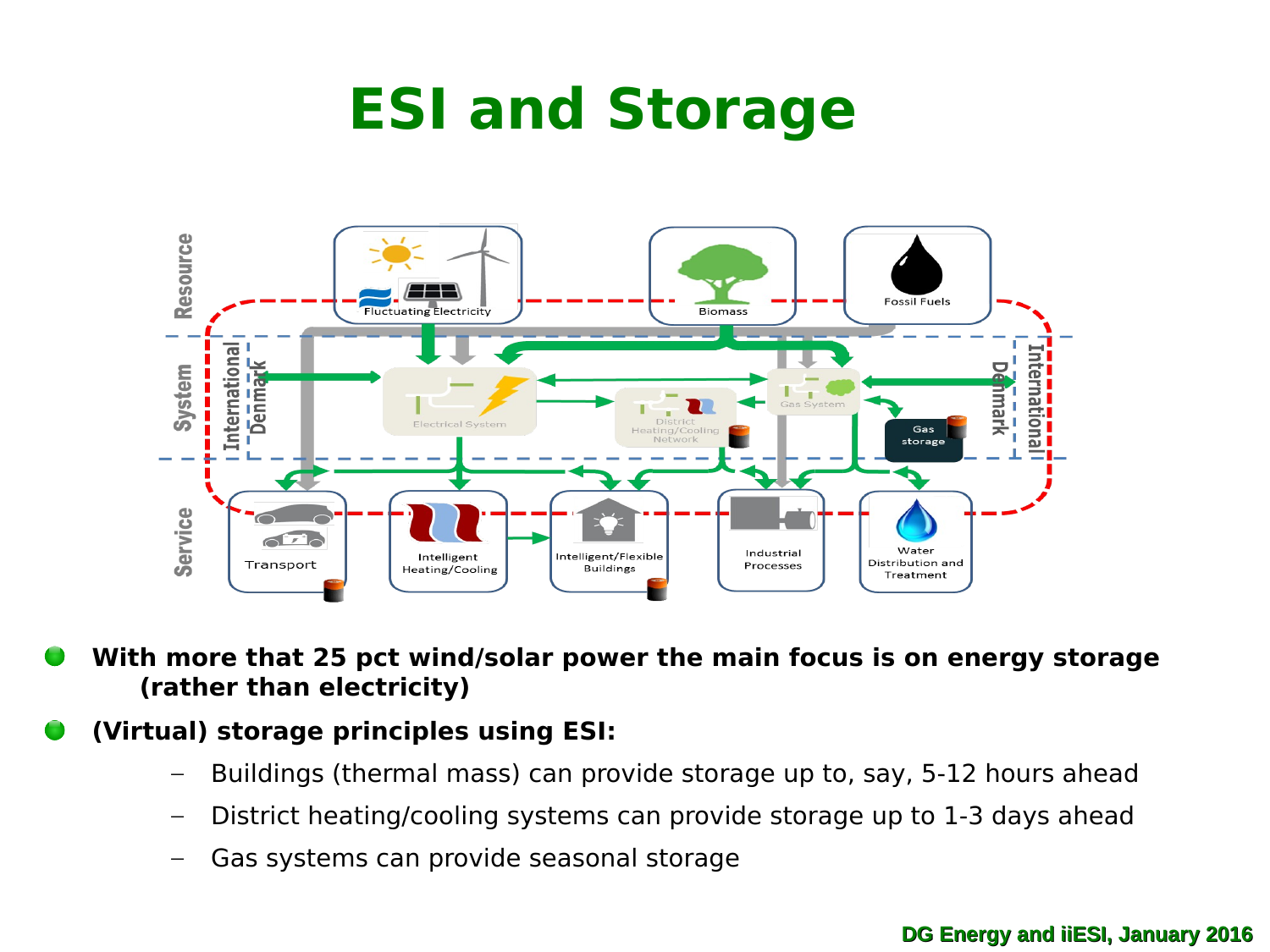### **Meter data and buildings**

- **Reliable Energy Signature**
- **Energy Labelling**
- **Automated Proposals for Energy** Savings (buildings):
	- > Replace the windows?
	- > Put more insulation on the roof?
	- Is the house too untight?
	- $\blacktriangleright$  ......
- **Integration of Solar and Wind** Power using DSM